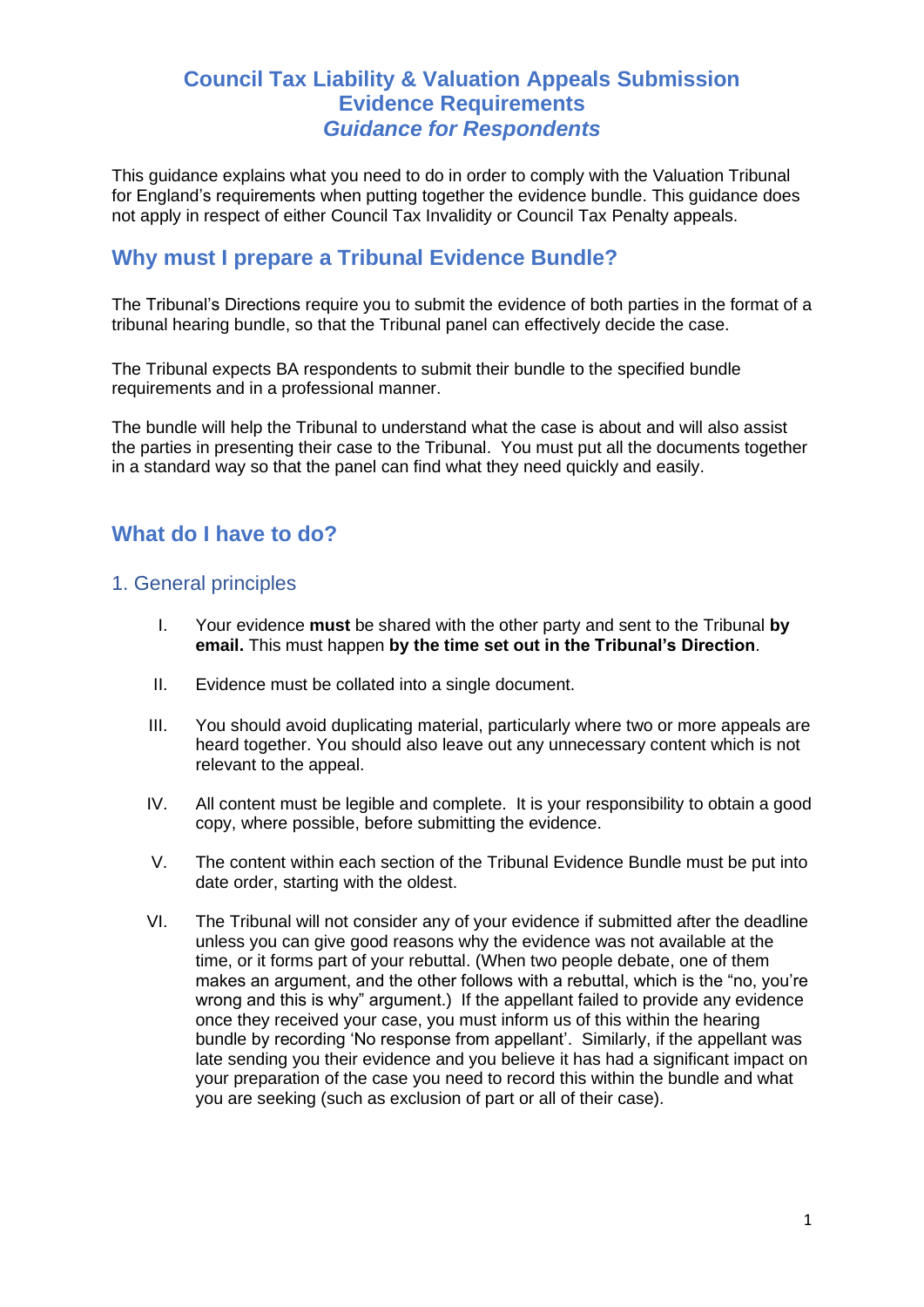# 2. Preparing the Tribunal Evidence Bundle

The standard specification, format, layout and organisation of the Tribunal Evidence Bundle is shown below; it should have a contents page, or index at the front.

| <b>Acceptable formats</b>           | Microsoft Word                                                                                                                                                                                                                                                                                                                                                                                                                                                                                                           | .doc or .docx                                                                                                                                                                                                                                                                                                                                                                                                                                                                                                                                                                                                          |
|-------------------------------------|--------------------------------------------------------------------------------------------------------------------------------------------------------------------------------------------------------------------------------------------------------------------------------------------------------------------------------------------------------------------------------------------------------------------------------------------------------------------------------------------------------------------------|------------------------------------------------------------------------------------------------------------------------------------------------------------------------------------------------------------------------------------------------------------------------------------------------------------------------------------------------------------------------------------------------------------------------------------------------------------------------------------------------------------------------------------------------------------------------------------------------------------------------|
| for Bundle                          | <b>PDF</b>                                                                                                                                                                                                                                                                                                                                                                                                                                                                                                               | .pdf                                                                                                                                                                                                                                                                                                                                                                                                                                                                                                                                                                                                                   |
| <b>File specification</b>           | The entire Tribunal Evidence Bundle must be submitted<br>$\bullet$<br>as a single document (pdf or word);<br>There should be no macros included in the Bundle.<br>$\bullet$<br>Minimum font size 12, with double-spacing, should be<br>$\bullet$<br>used throughout the bundle.                                                                                                                                                                                                                                          |                                                                                                                                                                                                                                                                                                                                                                                                                                                                                                                                                                                                                        |
| Layout                              | $\bullet$<br>embedded hyperlinks to the relevant pages or<br>documents they refer to;<br>$\bullet$<br>the relevant pages;<br>$\bullet$<br>combined together;<br>Where possible, the Bundle must have numbered<br>$\bullet$<br>paragraphs;<br>page);<br>$\bullet$<br>these must be completed in at least font size 12;<br>$\bullet$<br>starting from 1.                                                                                                                                                                   | The Bundle must have a single index/contents page with<br>The contents page titles should match the headings for<br>The Bundle must be numbered in ascending order,<br>regardless of whether multiple documents have been<br>Where a section exceeds 4 pages, a summary should<br>be included which does not exceed 500 words (one A4<br>Where summaries are included, and any other typed<br>documents that have been prepared for the bundle,<br>Any supplementary/additional documents filed during or<br>close to the start of the hearing must be created as a<br>separate single PDF numbered in ascending order |
| <b>Organisation of</b><br>documents | Section 1.<br>Details of the parties<br>The dates evidence was exchanged<br>A short summary of the nature of the dispute (to include dates<br>and facts in dispute)<br>If anything was sent late, the length of the delay and the affect it<br>has had on the party.<br>Section 2.<br>A copy of the originating appeal form/letter<br>Section 3.<br>The respondent BA's case as submitted to the appellant<br>Section 4.<br>The appellant's response or confirmation that no response has<br>been received<br>Section 5. |                                                                                                                                                                                                                                                                                                                                                                                                                                                                                                                                                                                                                        |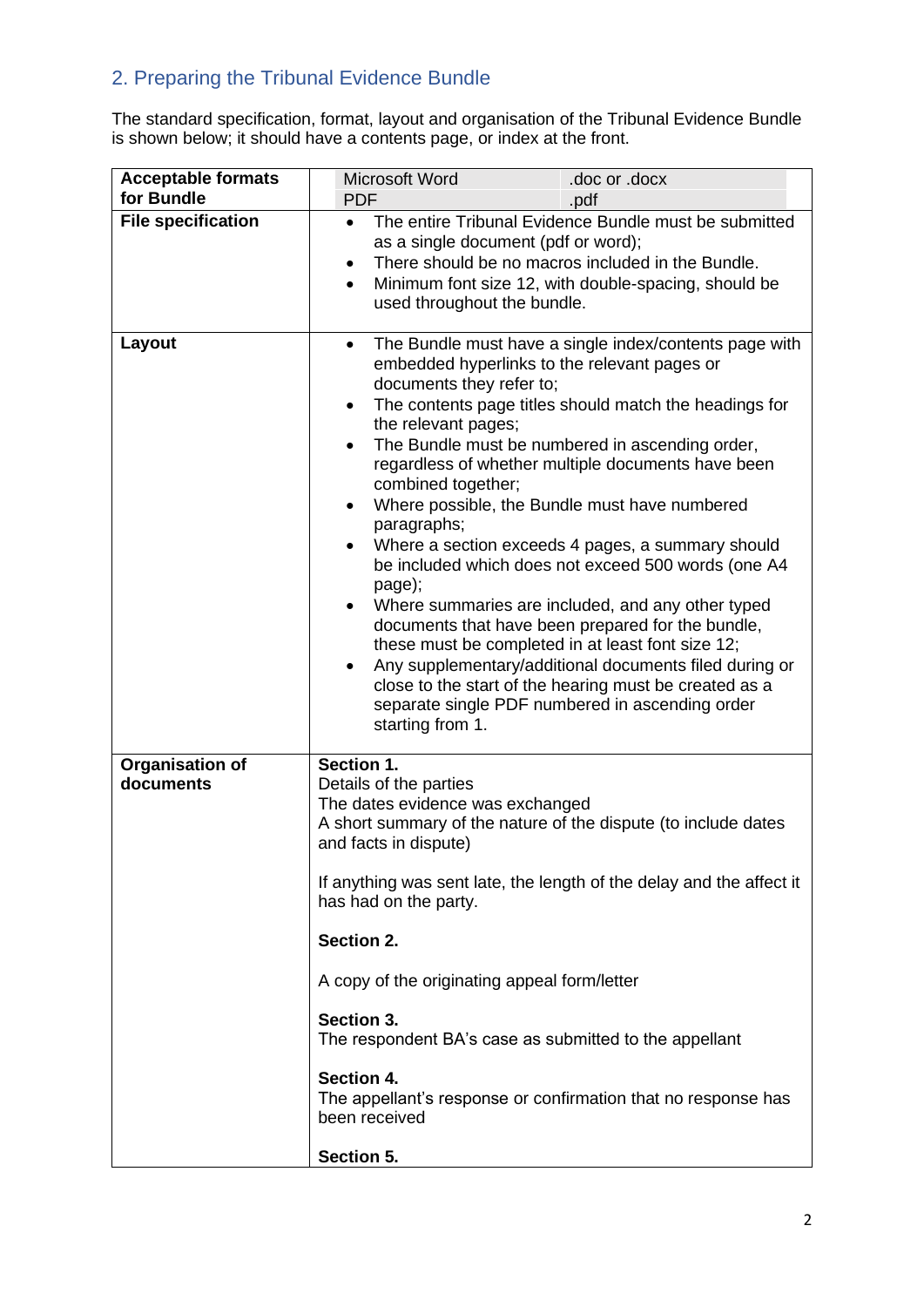| Rebuttal - A short summary of other party's evidence and<br>arguments (no more than 2 A4 pages). This section should not<br>introduce new evidence |
|----------------------------------------------------------------------------------------------------------------------------------------------------|
| Further information of what documents to include can be found<br>in Appendix 1.                                                                    |

# 3. Example Bundle Cover Page and Contents Page / Index

# • **Cover Page for Bundle**

| IN THE VALUATION TRIBUNAL FOR ENGLAND |                                             | Reference Number: XXXXXXXXX |
|---------------------------------------|---------------------------------------------|-----------------------------|
| Submission Date:                      |                                             |                             |
| <b>BETWEEN</b>                        |                                             |                             |
|                                       | Mr and Mrs X                                | APPELLANT                   |
|                                       | and                                         |                             |
|                                       | Billing Authority / Valuation Office Agency | <b>RESPONDENT</b>           |
| Hearing Date: 1 October 2019          |                                             |                             |
| Venue: Remote hearing / [Venue name]: |                                             |                             |
|                                       |                                             |                             |

## • **Contents Page / Index for Bundle**

| <b>Contents Page / Index</b> |           |
|------------------------------|-----------|
| <b>Section Heading</b>       | Page no.  |
| 1. Section 1                 | $1-5$     |
| 2. Section 2                 | $6-8$     |
| 3. Section 3                 | $9 - 11$  |
| 4. Section 4                 | $12 - 16$ |
| 5. Section 5                 | $17 - 18$ |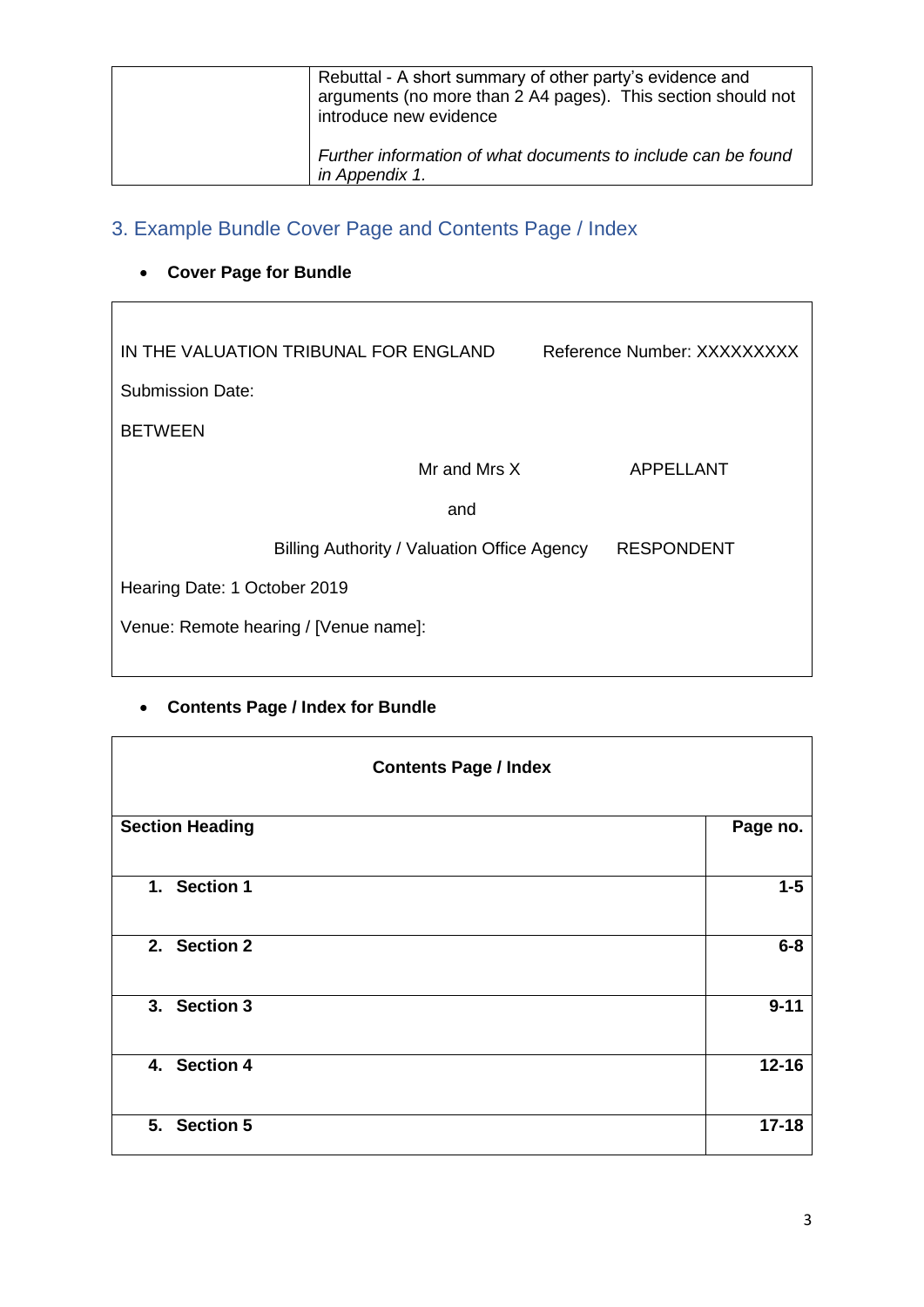#### 4. Documents to be included for each appeal type

There is some information that must be included for each appeal type and this is shown below:

| <b>Appeal type</b>                             | Information that you must include                                                                  |
|------------------------------------------------|----------------------------------------------------------------------------------------------------|
|                                                |                                                                                                    |
| <b>Council Tax</b><br><b>Liability and</b>     | Details of the period in dispute                                                                   |
| <b>Council Tax</b><br><b>Reduction</b>         | Relevant legislation and case law extracts from any cases previously<br>disclosed to the appellant |
|                                                | Extracts of any relevant BA scheme/resolution                                                      |
|                                                | Copies of relevant correspondence between the parties                                              |
|                                                | Witness statements                                                                                 |
|                                                | Council's initial reply to the appellant (if applicable)                                           |
|                                                | Any rebuttal to the appellant's case.                                                              |
| <b>Council Tax</b><br>Valuation                | Relevant legislation and case law extracts from any cases previously<br>disclosed to the appellant |
|                                                | Appellant's proposal                                                                               |
|                                                | Listing Officer's regulation 17 notice if they have served one                                     |
|                                                | Relevant information provided by the appellant                                                     |
|                                                | Relevant information provided to the appellant                                                     |
|                                                | Any rebuttal to the appellant's case.                                                              |
| <b>Council Tax</b><br><b>Completion Notice</b> | Relevant legislation and case law extracts from any cases previously<br>disclosed to the appellant |
|                                                | Relevant information provided by the appellant                                                     |
|                                                | Relevant information provided to the appellant                                                     |
|                                                | Any rebuttal to the appellant's case.                                                              |

Please note that any case law that is shown in the list on our website, <https://valuationtribunal.gov.uk/vte-guidance/> does not need to be reproduced in full. Only the relevant extract and an explanation of its relevance needs to be included.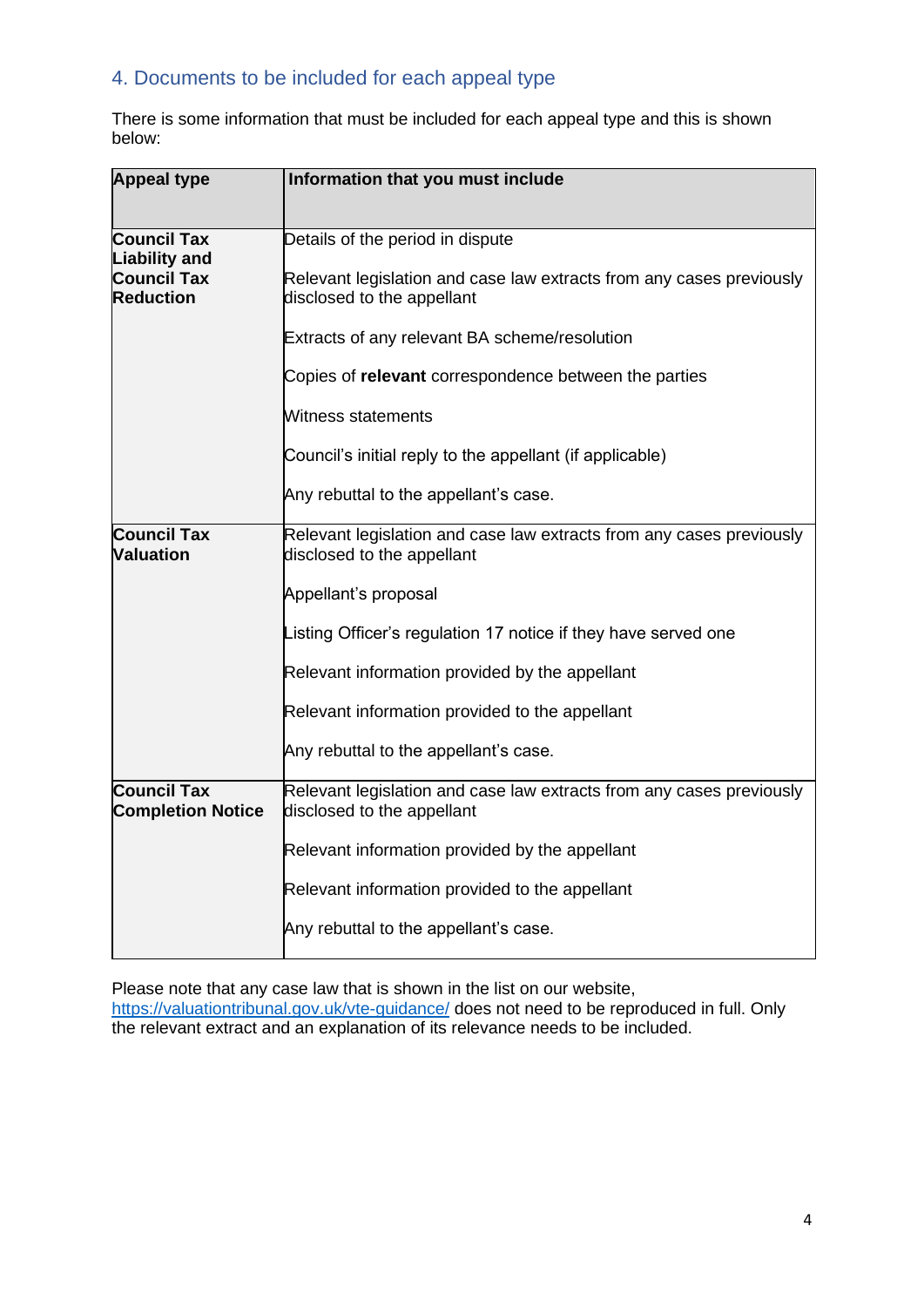#### 5. Sending the Tribunal Evidence Bundle

The party submitting the Bundle must:

- Send the Bundle electronically to the central Tribunal mailbox: [appeals@valuationtribunal.gov.uk;](mailto:appeals@valuationtribunal.gov.uk) and
- Send a copy of the Bundle to the other party.

We will distribute a copy of the Bundle to the Tribunal panel.

#### **What will the Tribunal do with my email and Tribunal Evidence Bundle?**

The Tribunal office will check your email and Bundle and confirm where further action is required.

If your Bundle does not comply with the requirements of this guidance, you will be sent a reply from the Tribunal stating that it has been rejected and the reasons why. *The Tribunal will work with anyone who requires further assistance in setting out their Bundle.*

Everything you send relating to the appeal will be handled by the VTS in line with data protection principles and our Privacy Notice. [www.valuationtribunal.gov.uk/privacy-notice/](http://www.valuationtribunal.gov.uk/privacy-notice/)

If you have any questions or comments on this guidance or Tribunal Evidence Bundles please call the Tribunal office on 0303 445 8100 or email [appeals@valuationtribunal.gov.uk.](mailto:appeals@valuationtribunal.gov.uk)

#### **Important notes:**

*If you are unable to provide the Bundle electronically, you will need to submit a request to the VTE in writing requesting the use of an alternative method of communication.*

*If your submission does not conform to the above specifications, the VTE reserves the right to return the Bundle to the sender and ask that it be resubmitted in the correct format.* 

*During the hearing, parties should refer to the Tribunal Evidence Bundle numbering when addressing the panel.*

*Good examples to illustrate the Valuation Tribunal's requirements in respect of Evidence Bundles can be found by clicking on the following link [https://valuationtribunal.gov.uk/vte](https://valuationtribunal.gov.uk/vte-guidance/)[guidance/](https://valuationtribunal.gov.uk/vte-guidance/)*